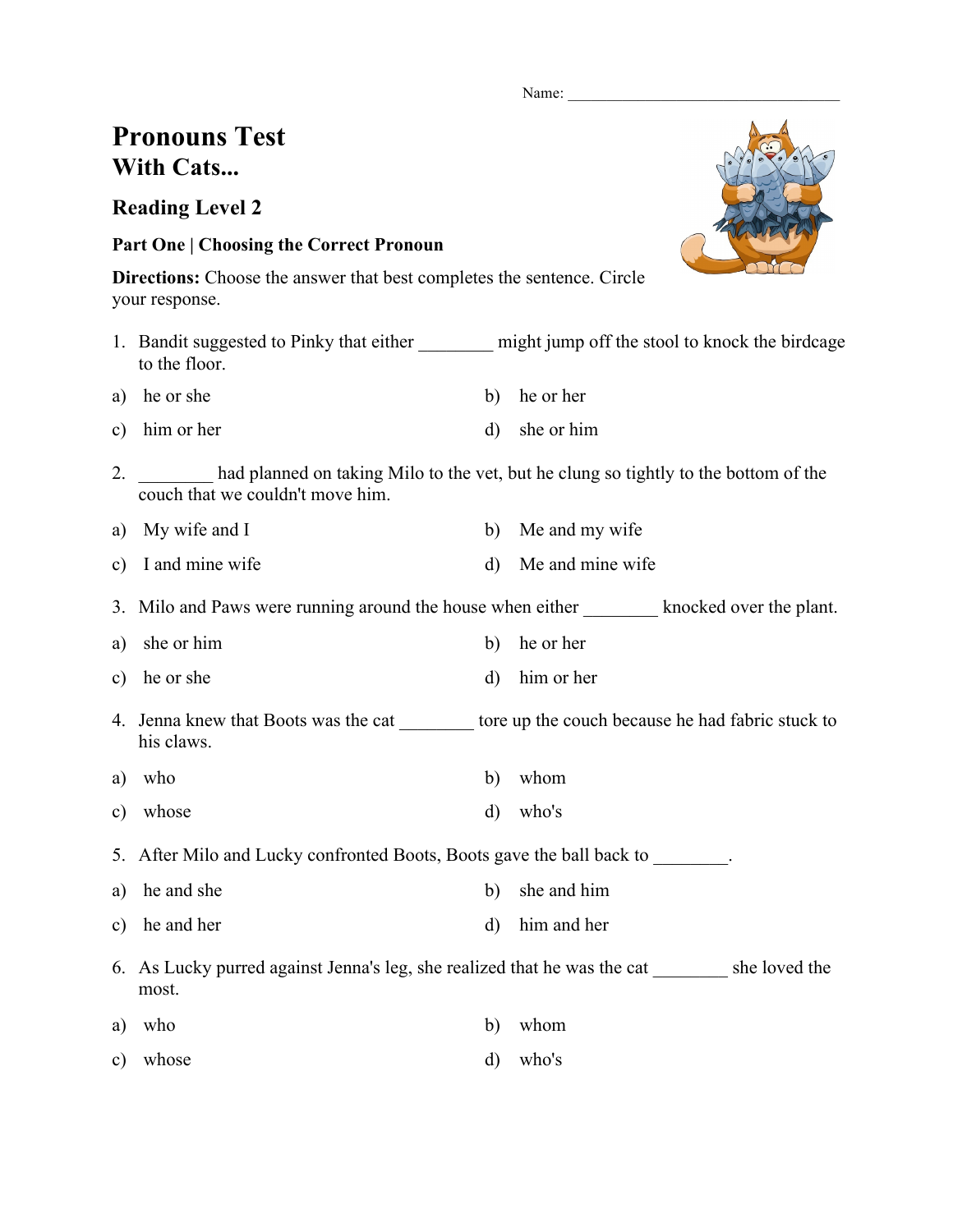|               | 7. When Jenna's friend Tom came to her house, her big fat cat Boots wouldn't make a spot on the<br>couch for $\_\_\_\_\_\_\_\_\_\_\_\_\.$ |              |                                                                                                 |  |  |  |  |  |
|---------------|-------------------------------------------------------------------------------------------------------------------------------------------|--------------|-------------------------------------------------------------------------------------------------|--|--|--|--|--|
| a)            | he or she                                                                                                                                 | b)           | she or him                                                                                      |  |  |  |  |  |
| $\mathbf{c})$ | he or her                                                                                                                                 | $\mathbf{d}$ | him or her                                                                                      |  |  |  |  |  |
|               | it was.                                                                                                                                   |              | 8. Lucky wanted to eat the cat food that he found under the couch, but he didn't know           |  |  |  |  |  |
| a)            | who                                                                                                                                       | b)           | whom                                                                                            |  |  |  |  |  |
| $\mathbf{c})$ | whose                                                                                                                                     | $\mathbf{d}$ | who's                                                                                           |  |  |  |  |  |
|               | 9. Jenna is veterinarian and much better at handling cats than                                                                            |              |                                                                                                 |  |  |  |  |  |
| a)            | $\mathbf I$                                                                                                                               | b)           | me                                                                                              |  |  |  |  |  |
| c)            | my                                                                                                                                        | $\rm d)$     | mine                                                                                            |  |  |  |  |  |
| 10.           | Milo was ignoring ________ because we didn't take him with us on our date.                                                                |              |                                                                                                 |  |  |  |  |  |
| a)            | she and I                                                                                                                                 | b)           | me and she                                                                                      |  |  |  |  |  |
| $\mathbf{c})$ | her and I                                                                                                                                 | $\mathbf{d}$ | me and her                                                                                      |  |  |  |  |  |
|               | were going to take Houdini to the vet but he escaped from his travel cage and ran<br>11.<br>into the alley.                               |              |                                                                                                 |  |  |  |  |  |
| a)            | She and I                                                                                                                                 | b)           | Her and I                                                                                       |  |  |  |  |  |
| $\mathbf{c})$ | Me and she                                                                                                                                | $\rm d$      | Me and her                                                                                      |  |  |  |  |  |
| 12.           | Pinky is a calico cat is best known for sleeping on people's heads.                                                                       |              |                                                                                                 |  |  |  |  |  |
| a)            | who                                                                                                                                       | b)           | whom                                                                                            |  |  |  |  |  |
| $\mathbf{c})$ | whose                                                                                                                                     | $\mathbf{d}$ | who's                                                                                           |  |  |  |  |  |
|               | Jenna loves her cute little kitties, but she hates cleaning up _________ messes.<br>13.                                                   |              |                                                                                                 |  |  |  |  |  |
| a)            | there                                                                                                                                     | b)           | their                                                                                           |  |  |  |  |  |
| $\mathbf{c})$ | they're                                                                                                                                   | $\rm d)$     | mine                                                                                            |  |  |  |  |  |
| 14.           | rid of his dog.                                                                                                                           |              | Jenna said that she could see ___________ and her cats moving into her friend's place if he got |  |  |  |  |  |
| a)            | she                                                                                                                                       | b)           | her                                                                                             |  |  |  |  |  |
| $\mathbf{c})$ | herself                                                                                                                                   | d)           | she's                                                                                           |  |  |  |  |  |
|               |                                                                                                                                           |              |                                                                                                 |  |  |  |  |  |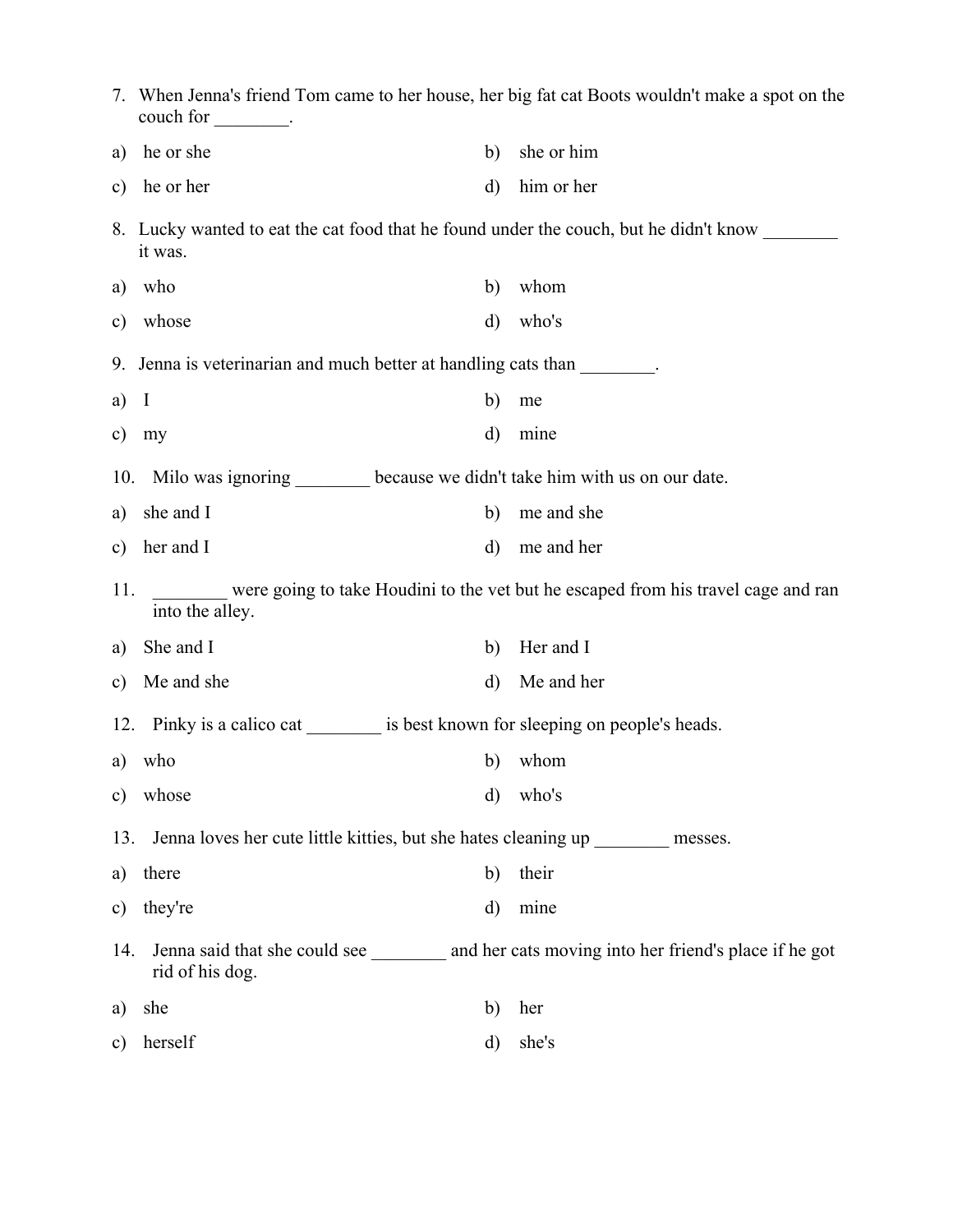15. **Example 2.1** cat owners know how to remove fur from our furniture. a) We b) Us c) We's d) Us's **Part Two | Antecedents Directions:** Read each sentence. Choose the word that is working as an antecedent. Circle your response. 16. Boots fell off the couch and landed on his hindquarters with a thud. a) couch b) Boots c) thud d) landed 17. Every morning at 4 AM, Lucky ran around the house as loudly as she possibly could. a) morning b) house c) Lucky d) around 18. Milo furiously pawed the window to get to the birds but it would not give. a) Milo b) birds c) pawed d) window 19. The vacuum cleaner was so loud and scary that Paws had to hide behind the couch whenever it came out. a) Paws b) couch c) vacuum cleaner d) behind 20. You can always count on Boots and Milo to cause trouble when they're left alone. a) Boots and Milo b) You c) count d) trouble 21. Oliver and Pinky hungrily stared at the birdcage but could not reach it. a) Oliver and Pinky b) reach c) birdcage d) stared 22. Milo didn't mind when his owner dressed him in baby clothes so long as the other cats didn't see. a) Milo b) cats c) baby d) owner